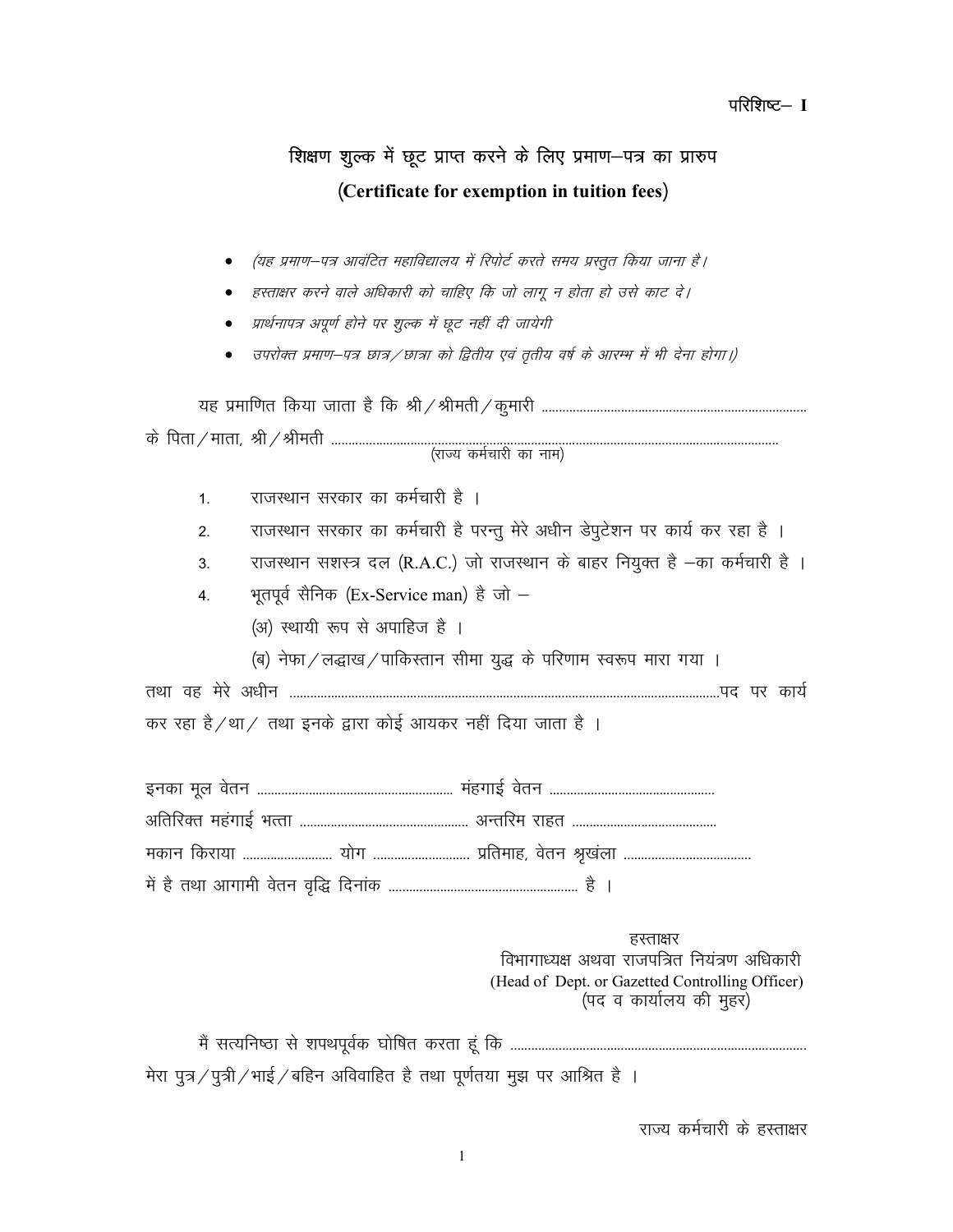परिशिष्ट $-II$ 

# राज्य कर्मचारी पर आश्रित भाई $\sqrt{ }$ बहिन के लिये शिक्षण शुल्क में छूट प्राप्त करने के लिए प्रमाण-पत्र का प्रारुप

(Certificate for exemption in tuition fees)

अगर अभ्यार्थी राज्य कर्मचारी का भाई /बहिन है तो निम्न प्रारुप का उपयोग करें।

प्रार्थनापत्र अपूर्ण होने पर शुल्क में छूट नहीं दी जायेगी।

जो लागू न हो उसे काट देवे।

eSa----------------------------------------------------------------------------------iq= Jh------------------------------------------------------------------------------ lR;fu"Bk ls 'kiFk dj c;ku djrk gaw fd e sjk HkkbZ@cfgu------------------------------------------------------------------------------ iq=@iq=h ------------------------------------------ vfookfgr gS] foÙkh;&[kpZ ds fy; s iw.kZr;k eq> ij vkfJr gSA मेरे पिता जीवित नहीं है/मेरे पिता.........वर्ष के वृद्ध है और उनकी कुल आय सब स्त्रोतों से शून्य है/मेरे पिता अंधे / पागल या अशक्त है और कूछ भी कमाने में असमर्थ है ।

 $\overline{\mathcal{G}}$ र स्ताक्षर करने के लिए किया जाता है। जिसमें के लिए किया जाता है। जिसमें के लिए किया जाता है। जिसमें क राज्य कर्मचारी (अभ्यर्थी द्वारा प्रमाणित)

| প্ল |  |                                                                         |
|-----|--|-------------------------------------------------------------------------|
|     |  | पद पर कार्य कर रहा है ⁄ था ⁄तथा इनके द्वारा कोई आयकर नहीं दिया जाता है। |
|     |  |                                                                         |

हस्ताक्षर विभागाध्यक्ष अथवा राजपत्रित नियंत्रण अधिकारी (Head of Dept. or Gazetted Controlling Officer) (पद व कार्यालय की मुहर)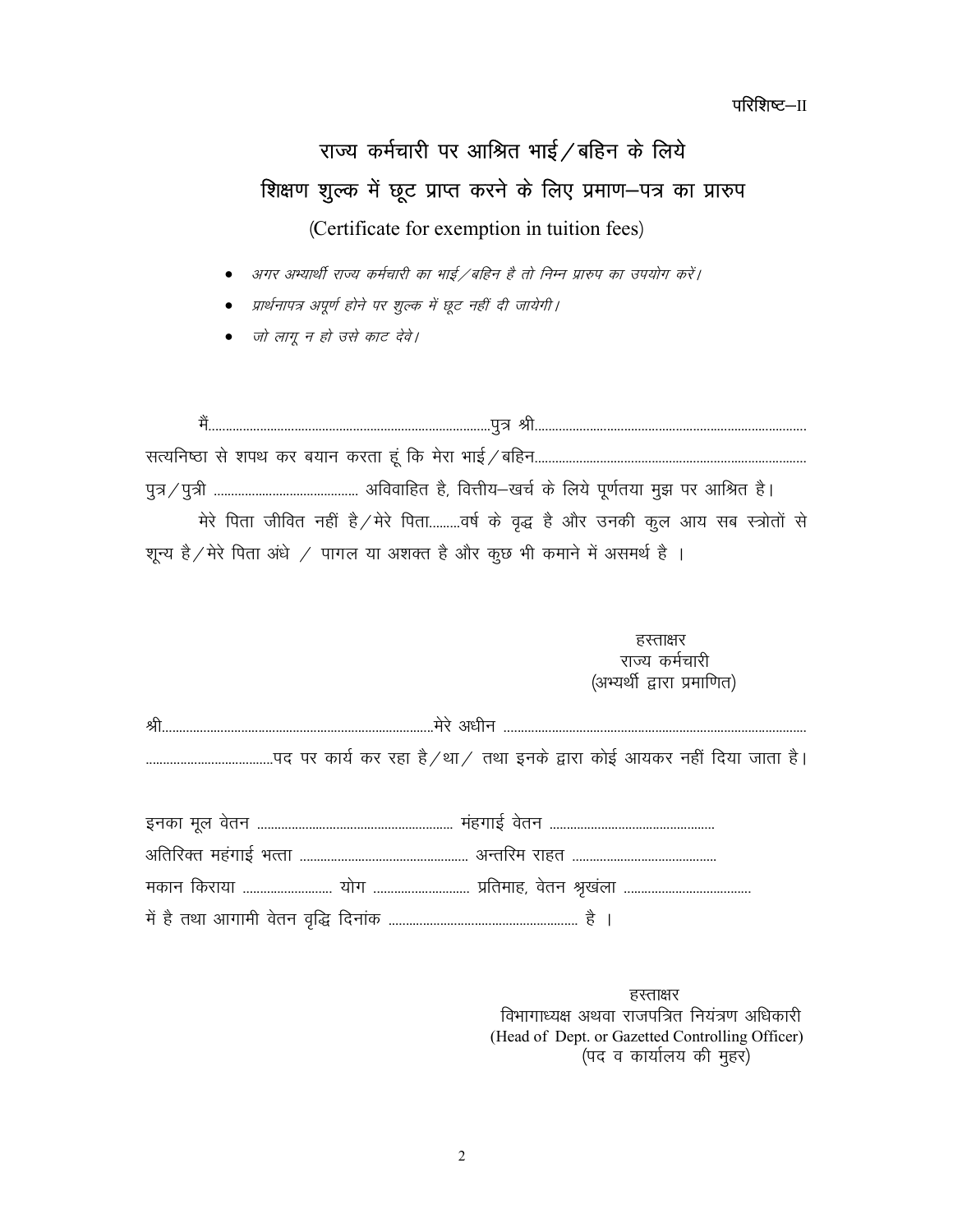## रेशिष्ट—III

#### Government of Rajasthan

(Name & Address of the authority issuing the certificate) INCOME & ASSEST CERTIFICATE TO BE PRODUCED BY ECONOMICALLY WEAKER SECTIONS Certificate No. Date

#### VALID FOR THE YEAR

| the State/Union TerritoryPin Code"whose photograph is attested below                            |  |  |  |
|-------------------------------------------------------------------------------------------------|--|--|--|
| belongs to Economically Weaker Sections, since the gross annual income* of his/her family "**is |  |  |  |
|                                                                                                 |  |  |  |
| does not own or possess any of the following assets***:                                         |  |  |  |

I. 5 acres of agricultural land and above;

II. Residential flat of 1000 sq.ft.and above;

III.Residential plot of 100 sq. yards and above in notified municipalities;

IV. Residential plot of 200 sq.yards and above in areas other than the notified municipalities.

2. Shri/Smt./Kumari…………………………………………………….belongs to the …………………………………caste which is not recognized as a Scheduled Caste, Scheduled Tribe and Other Backward Classes (Central/State List).

#### This certificate is recognized for both Centre/State of Rajasthan.

Recent Passport size attested photograph of the applicant

Signature with seal of DM/ADM/SDM/Tehsildar

| Office |
|--------|
| Name   |
|        |

\_(This certificate must be signed by an Officer not below the rank of District Magistrate/ Additional District Magistrate/ Sub Divisional Magistrate/Tehsildar of the District/Sub Division/ Tehsil of which the candidate is a  $resident()$ 

 $\overline*$  Note 1: Income coverd all sources i.e. salary, agriculture, business, profession etc.

| $*$ Note 2. | The term "Family" for this purpose include the person, who seeks benefit of reservation,   |
|-------------|--------------------------------------------------------------------------------------------|
|             | his/her parents and siblings below the age of 18 years as also his/her spouse and children |
|             | below the age of 18 years                                                                  |

\*\*\*Note 3 : The property held by a "Family" in different locations or different places cities have been clubbed while applying the land or property holding test of determine EWS status.

Note 4: This certificate is in relation both (a) office memorandum number 36039/1/2019&ESTT (RES) date 31.01.2019 & F NO.12-4/2019 U1 date 17.01.2019 issued by department of personnel and Training, Ministry of Personnel, public grievances and pensions, and Department of Higher Education, Ministry of Human Resource Development. (b) F7/1/DOP/A-II/2019 date 19.02.2019 and F 7/1DOP/A-II/2019 dated 22.02.2019 issued by Department of personnel, Government of Rajasthan.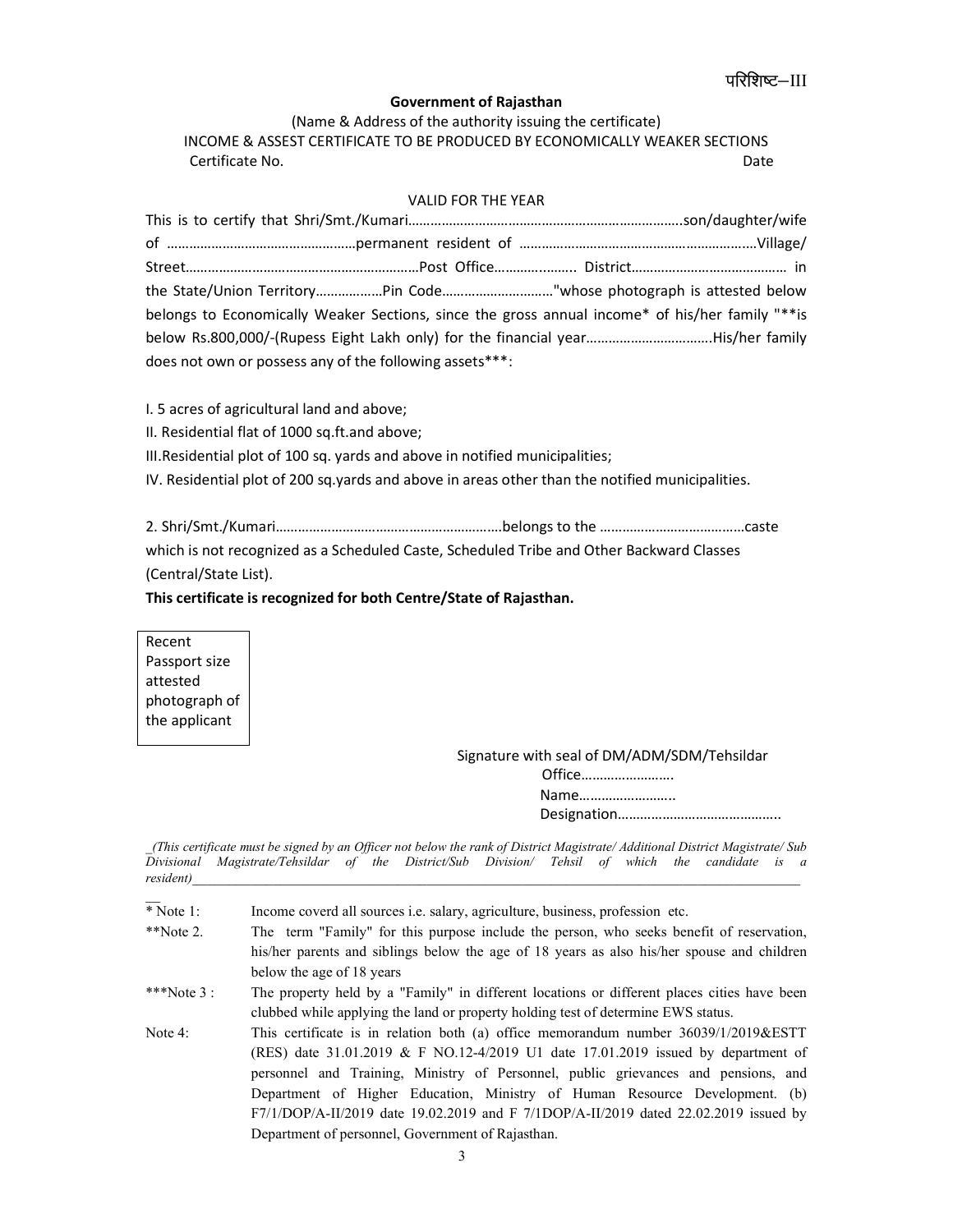|                                                      | <b>CERTIFICATE TO BE SUBMITTED BY DEPENDENT OF DEFENCE PERSONNEL</b><br>(To be attached with application form)                                                                                                                    |          |
|------------------------------------------------------|-----------------------------------------------------------------------------------------------------------------------------------------------------------------------------------------------------------------------------------|----------|
| No.:                                                 | Date:                                                                                                                                                                                                                             |          |
|                                                      |                                                                                                                                                                                                                                   |          |
|                                                      | (Service No. Rank & Name of the Certifying Officer)                                                                                                                                                                               |          |
|                                                      | (Service No. Rank & Name of defence personnel)                                                                                                                                                                                    |          |
|                                                      | (Name of Applicant)                                                                                                                                                                                                               |          |
| His/Her particulars are as follows:                  |                                                                                                                                                                                                                                   |          |
| 1.                                                   |                                                                                                                                                                                                                                   |          |
| 2.                                                   |                                                                                                                                                                                                                                   |          |
| 3.                                                   |                                                                                                                                                                                                                                   |          |
| 4.                                                   | He/She is/was ex-serviceman of Rajasthan origin and his/her home town as given by him/her at the                                                                                                                                  |          |
| 5.                                                   |                                                                                                                                                                                                                                   |          |
|                                                      |                                                                                                                                                                                                                                   |          |
| Category of defense persons for priority :           | (Tick $(\nabla)$ ) which every is applicable and strike off whichever is not applicable)<br>Priority I: Widows/Wards of Defence Personnel killed in action.                                                                       | Yes   No |
|                                                      | Priority II : Wards of disabled in action and boarded out from service. Yes   No                                                                                                                                                  |          |
| military service. Yes   No                           | <b>Priority III</b> : Widows/Wards of Defence personnel who died while in service with death attributable to                                                                                                                      |          |
|                                                      | <b>Priority IV</b> : Wards of disabled in service and boarded out with disability attributable to military service. Yes   No                                                                                                      |          |
|                                                      | Priority V: Wards of Ex-Servicemen and serving personnel who are in receipt of Gallantry Awards : Yes   No                                                                                                                        |          |
| <i>i.</i> Param Vir Chakra<br>vi. Shaurya Chakra     | ii. Ashok Chakra<br>iii. Maha Vir Chakra<br>iv. Kirti Chakra v. Vir Chakra<br>vii. Sena, Nau Sena, Vayu Sena Medal<br>viii. Mention-in-Despatches.                                                                                |          |
| <b>Priority VI :</b> Wards of Ex-Servicemen Yes   No |                                                                                                                                                                                                                                   |          |
| Priority VII : Wives of : Yes   No                   |                                                                                                                                                                                                                                   |          |
|                                                      | i) defence personnel disabled in action and boarded out from service.                                                                                                                                                             |          |
|                                                      | ii) defence personnel disabled in service and boarded out with disability attributable to military service.                                                                                                                       |          |
|                                                      | iii) ex-servicemen and service personnel who are in receipt of Gallantry Awards.                                                                                                                                                  |          |
|                                                      | Priority VIII : Wards of Serving Personnel. Yes   No                                                                                                                                                                              |          |
|                                                      | <b>Priority IX:</b> Wives of Serving Personnel. Yes   No                                                                                                                                                                          |          |
|                                                      |                                                                                                                                                                                                                                   |          |
|                                                      | Signature                                                                                                                                                                                                                         |          |
|                                                      | Name                                                                                                                                                                                                                              |          |
| Seal of Officer                                      | District Soldier Welfare Officer/ Commanding Officer                                                                                                                                                                              |          |
|                                                      | Name of District / Unit Number                                                                                                                                                                                                    |          |
| NOTE:                                                |                                                                                                                                                                                                                                   |          |
| 1.<br>Strikeout whichever is not applicable.         |                                                                                                                                                                                                                                   |          |
| 2.<br>3.                                             | Definition of Ex-serviceman shall be as per Hand Book on Resettlement of Ex-servicemen (1995).<br>The domicile requirement for the ward of the Defence personnel from the State of Rajasthan but serving in other State is waived |          |

off for wards of Defence personnel from other States but serving in the State of Rajasthan. The domicile condition is waived off to enable them to appear in the entrance test and be selected in general quota. However, they would not be eligible for the above mentioned concessions.

4. 50% of the reserved seats will be earmarked for the girls. In case of non-utilization by girls, the unutilized vacancies would revert back to the boys category.

- 5. Defence personnel should be of Rajasthan origin. The state of origin and the home town as entered in the discharge certificate/record shall only be accepted as proof in respect of above.
- 6. Copies of discharge certificate and P.P.O. should be submitted with the application and originals should be brought at the time of manual counseling.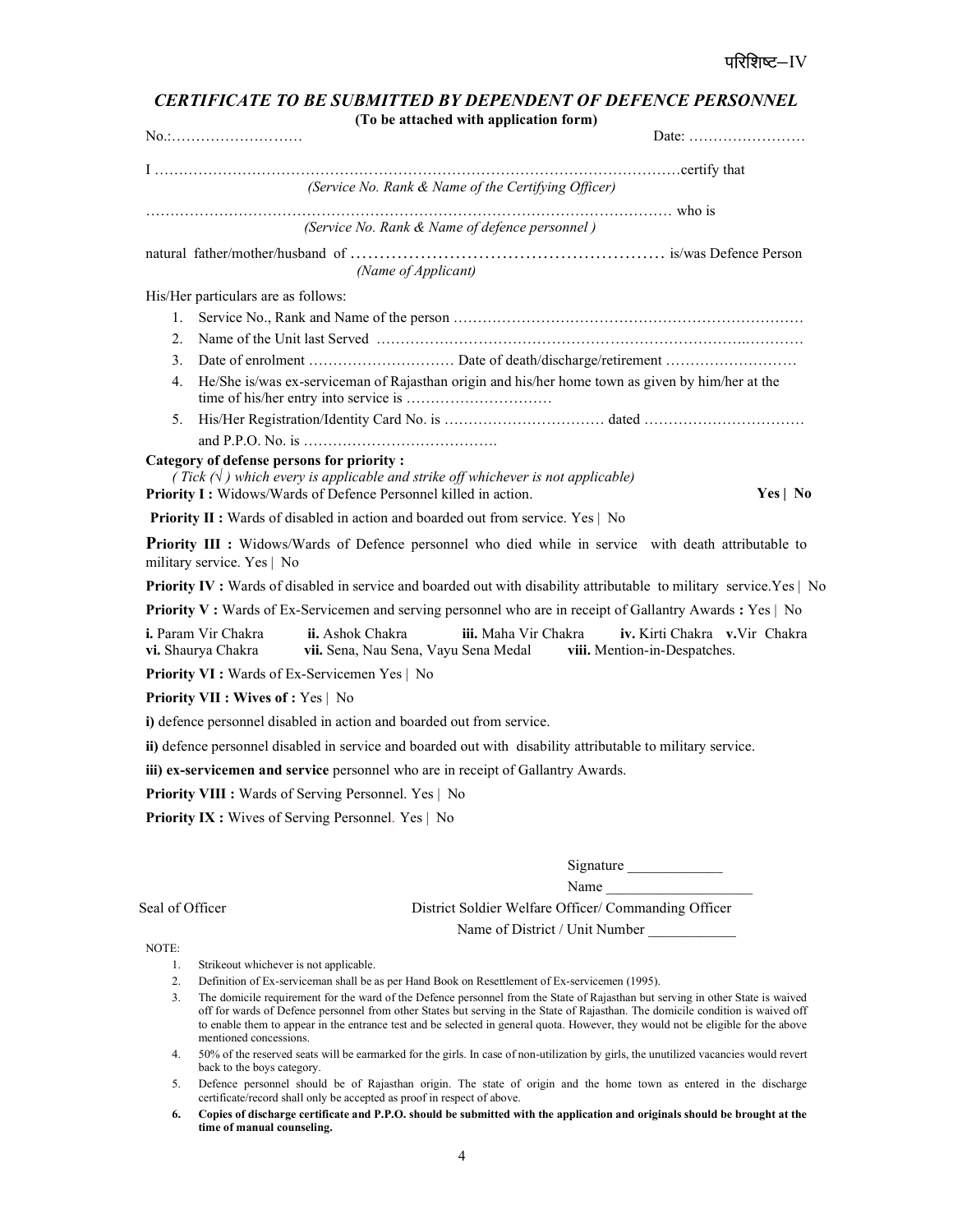## Certificate regarding Scheduled Caste/ Scheduled Tribe/ Non Creamy Layer OBC/ Non Creamy Layer MBC

(This format is to be used with application form if the certificate issued by competent authority is not available र माहिला का उपयोग तभी किया जावे यदि सक्षम अधिकारी द्वारा जारी किया जाने वाला प्रमाण पत्र पूर्व से आवेदक के पास नहीं हो)

| No: $\qquad \qquad$                                                                | Date:                                                       |
|------------------------------------------------------------------------------------|-------------------------------------------------------------|
| $\mathbf{I}$                                                                       |                                                             |
| (Name of the District Magistrate/ Addl. District Magistrate/ S.D.M./ Tehsildar)    |                                                             |
| certify that Shri/ Ku.                                                             | is the natural born (not adopted)                           |
|                                                                                    | and belongs to Scheduled Caste/                             |
| Scheduled Tribe/ Non-Creamy Layer OBC/ Non-Creamy Layer MBC*                       |                                                             |
|                                                                                    | (Name of the caste) by birth as notified under Presidential |
| Order for the State of Rajasthan in ____________________ (village/tehsil) District |                                                             |
| <u> 1990 - Johann Barbara, martin eta </u>                                         |                                                             |
| Court Seal:<br>Date:                                                               | Signature of the District Magistrate<br>ADM/SDM/Tehsildar   |

(This certificate must be signed by an Officer not below the rank of District Magistrate/ Additional District Magistrate/ Sub Divisional Magistrate/ Tehsildar of the District/Sub Division/Tehsil of which the candidate is a resident)

 $*$  vaन्य पिछड़ा वर्ग/अति पिछड़ा वर्ग के नॉन क्रीमीलेयर के अभ्यर्थियों हेतु निर्धारित प्रमाण पत्र यदि प्रारम्भिक fiिधि से एक वर्ष से पुराना हो तो निर्धारित प्रमाण पत्र के साथ परिशिष्ट–VI में निर्धारित आय प्रमाण पत्र का प्रारुप प्रस्तुत करना होगा।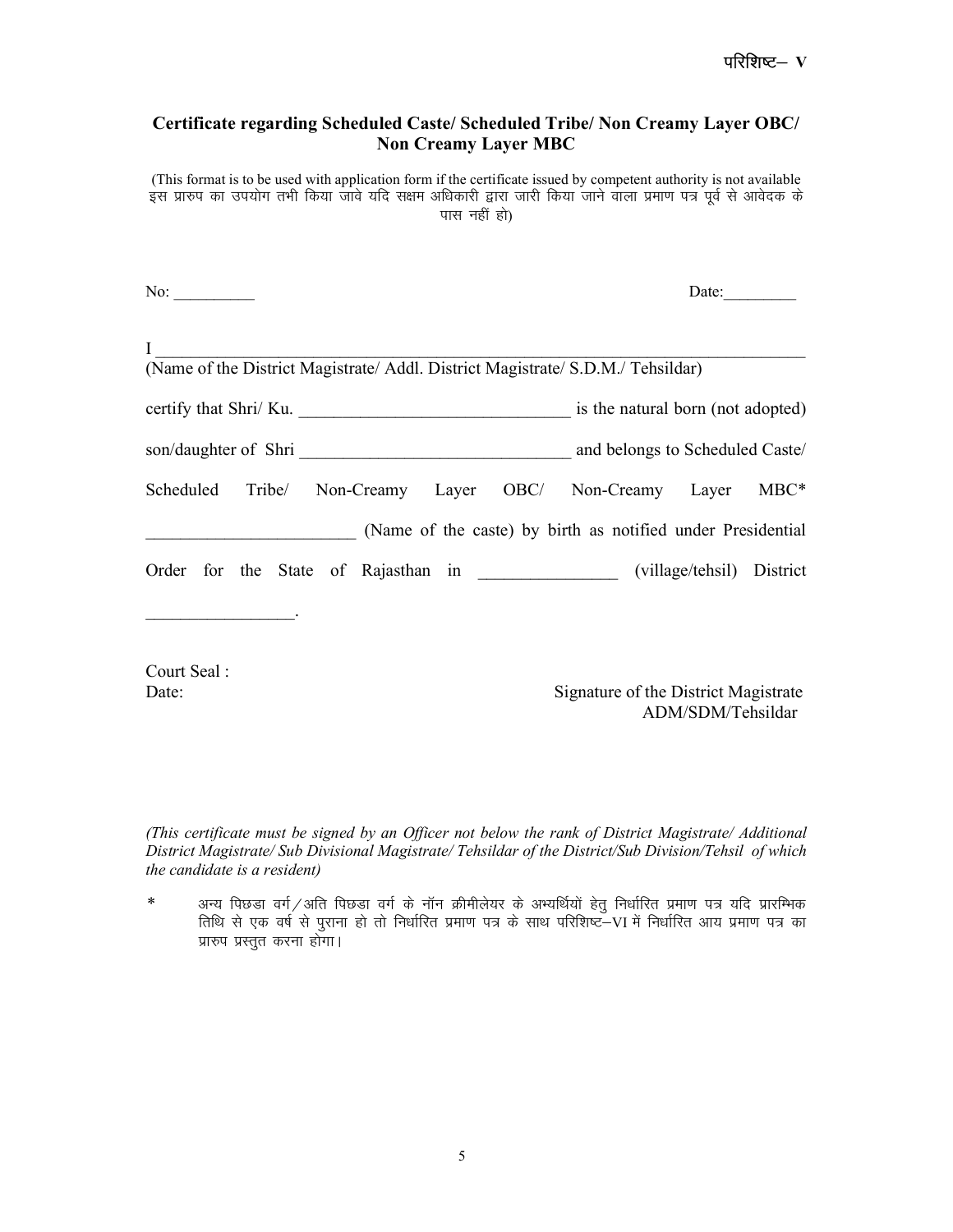## परिशिष्ट– VI

## नॉन किमीलेयर सम्बन्धी शपथ-पत्र

|                | राजस्थान का / की हूँ। मैं शपथ पूर्वक बयान करता / करती हूँ कि:-                                              |  |
|----------------|-------------------------------------------------------------------------------------------------------------|--|
|                | 1.   मैं राजस्थान के पिछड़े वर्ग की अधिकृत सूची दिनांक 17.8.1993 में सम्मिलित वर्ग अन्य /अति पिछड़ा वर्ग की |  |
|                |                                                                                                             |  |
|                | 2. मेरे माता/पिता राज्य सरकार की अधिसूचना दिनांक 28.9.1993 के साथ उपाबद्ध अनुसूचित के स्तम्भ 3 में          |  |
|                | उल्लेखित संवैधानिक पद केन्द्रिय व राज्य सेवाओं के समूह क वर्ग-1, समूह ख वर्ग-2 के अधिकारी तथा               |  |
|                | भारतीय स्थल/जल/वायु सेवा के कर्नल के समान पदों पर नहीं हैं/नही थे।                                          |  |
| 3 <sub>l</sub> |                                                                                                             |  |
| 4.             |                                                                                                             |  |
| 5.             | मैं उपरोक्त प्रकरणों की साक्ष्य हेतु आवष्यक प्रमाण/साक्ष्य उपलब्ध कराने को तैयार हूं।                       |  |
| 6.             | मैं और मेरा परिवार अन्य राज्य से राजस्थान राज्य में माईग्रेट (विस्थापित) होकर नहीं आये है।                  |  |
| $7^{\circ}$    | कि मैंने किसी भी जिले/प्रदेष से जाति का प्रमाण पत्र नहीं बनवाया है।                                         |  |

हस्ताक्षर शपथग्रहिता

#### <u>सत्यापन</u>

मैं सत्यापित करता हूं / करती हूं कि उपर्युक्त विशिष्ठिया मेरे सर्वोत्तम ज्ञान और विश्वास के अनुसार सत्य हैं, और मैं अन्य/अति पिछड़े वर्गो की किमीलेयर का हूं/नहीं हूं और अन्य/अति पिछड़े वर्गो के लिए आरक्षित पदों के लिए विचार किये जाने का पात्र हूँ। चयन के पूर्व या पश्चात् किसी भी सूचना के मिथ्या या गलत पाये जाने की दशा में या अपात्रता का पता चलने पर, मेरी अभ्यर्थता/प्रवेश रद्द कर दी जावेगी और मैं ऐसी समस्त कार्यवाही के लिए उत्तरदायी होऊंगा $/$  होऊंगी जो विधि और नियमों के उपलब्धित की जावेगी।

हस्ताक्षर शपथग्रहिता

(अभिशंषा करने वाले उत्तरदायी व्यक्ति के हस्ताक्षर)

(नोटः- उत्तरदायी व्यक्ति से आशय संसद सदस्य / विधान सभा सदस्य / जिला प्रमुख / प्रधान / जिला परिषद्  $\ell$ सदस्य $\ell$  संरपच $\ell$  राजकीय अधिकारी  $\ell$ राजकीय कर्मचारी से है।)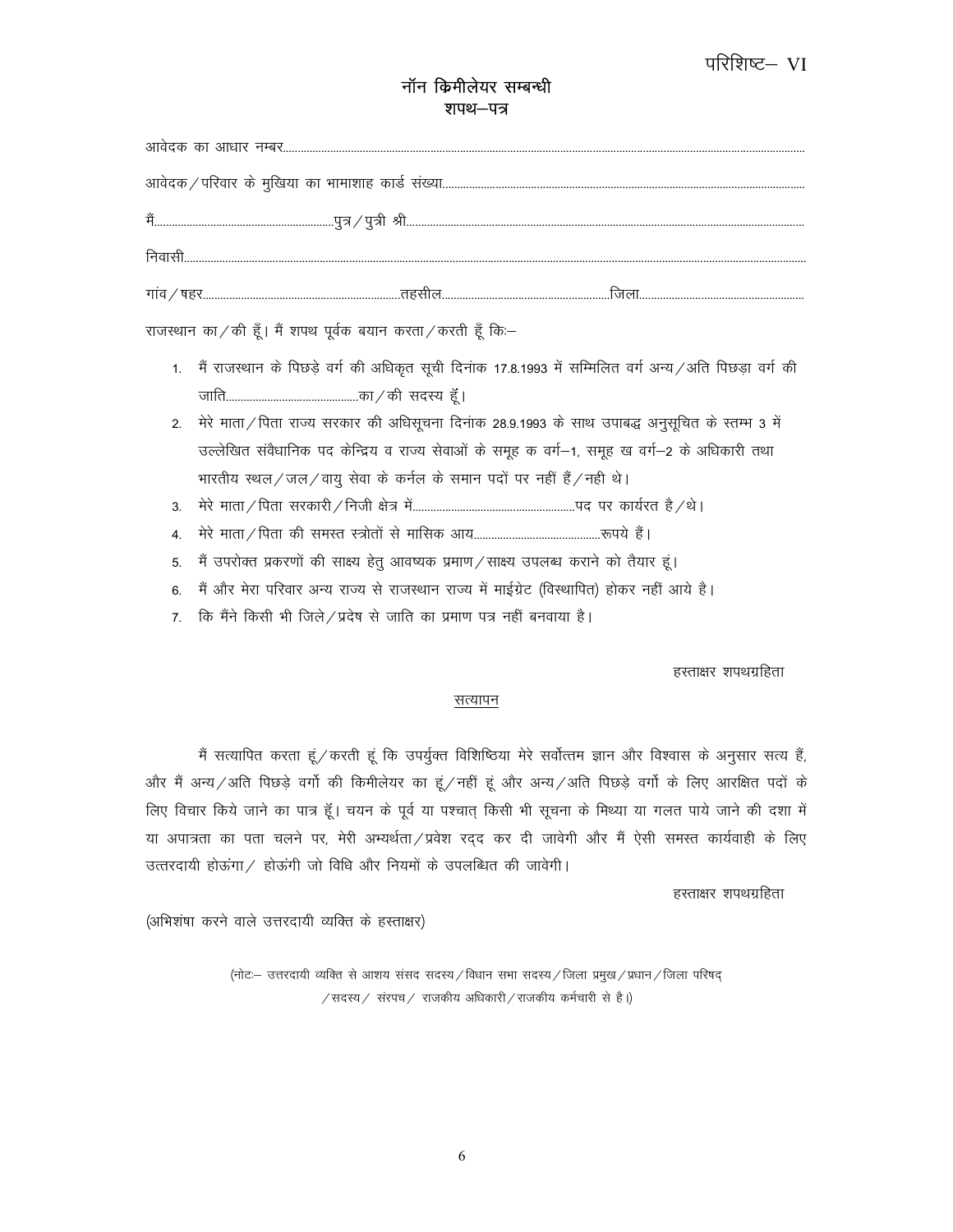## प्रव्रजन प्रमाण पत्र प्रस्तुत नहीं करने बाबत् घोषणा पत्र

(संस्था में पंजीकरण / नामांकन के समय प्रस्तुत किया जावे)

 $1.$ सम्मिलित होने के कारण प्रव्रजन प्रमाण पत्र (Migration Certificate) प्रस्तुत करने में असमर्थ हूँ। मैं प्रव्रजन प्रमाण पत्र उपरोक्त पूरक परीक्षा का परिणाम घोषित होने को तिथि से 30 दिनों की अवधि के अन्दर प्रधानाचार्य को प्रस्तुत कर दूंगा/ दूंगी।

\* मैं अपरिहार्य कारणों से पंजीकरण के समय प्रव्रजन प्रमाण पत्र (Migration Certificate) प्रस्तुत करने में असमर्थ हूँ। मैं प्रवजन प्रमाण पत्र संस्थान के प्रधानाचार्य को पंजीकरण प्रारम्भ होने की तिथि से 30 दिनों की अवधि के अन्दर प्रस्तुत कर दूंगा/दूंगी।

- उपरोक्तानुसार प्रव्रजन प्रमाण पत्र प्रस्तुत नहीं कर पाने की स्थिति में यदि मेरा प्रवेश निरस्त हो 2. जाता है तो इसके लिये मैं स्वय जिम्मेदार होऊंगा / होऊंगी।
- उपरोक्तानुसार मेरा प्रवेश निरस्त हो जाने पर मैं किसी प्रकार के लाभ का हकदार नहीं  $3.$ होऊंगा/होऊंगी। ऐसी स्थिति में किसी प्रकार की, कोई भी कानूनी कार्यवाही करने का मूझे कोई अधिकार नहीं होगा तथा मैं किसी प्रकार के शुल्क वापस पाने का हकदार भी नहीं होऊंगा / होऊंगी।

| स्थान :<br>  |  |
|--------------|--|
| दिनांक :<br> |  |
|              |  |

(अभ्यर्थी द्वारा प्रमाणित किया जावें)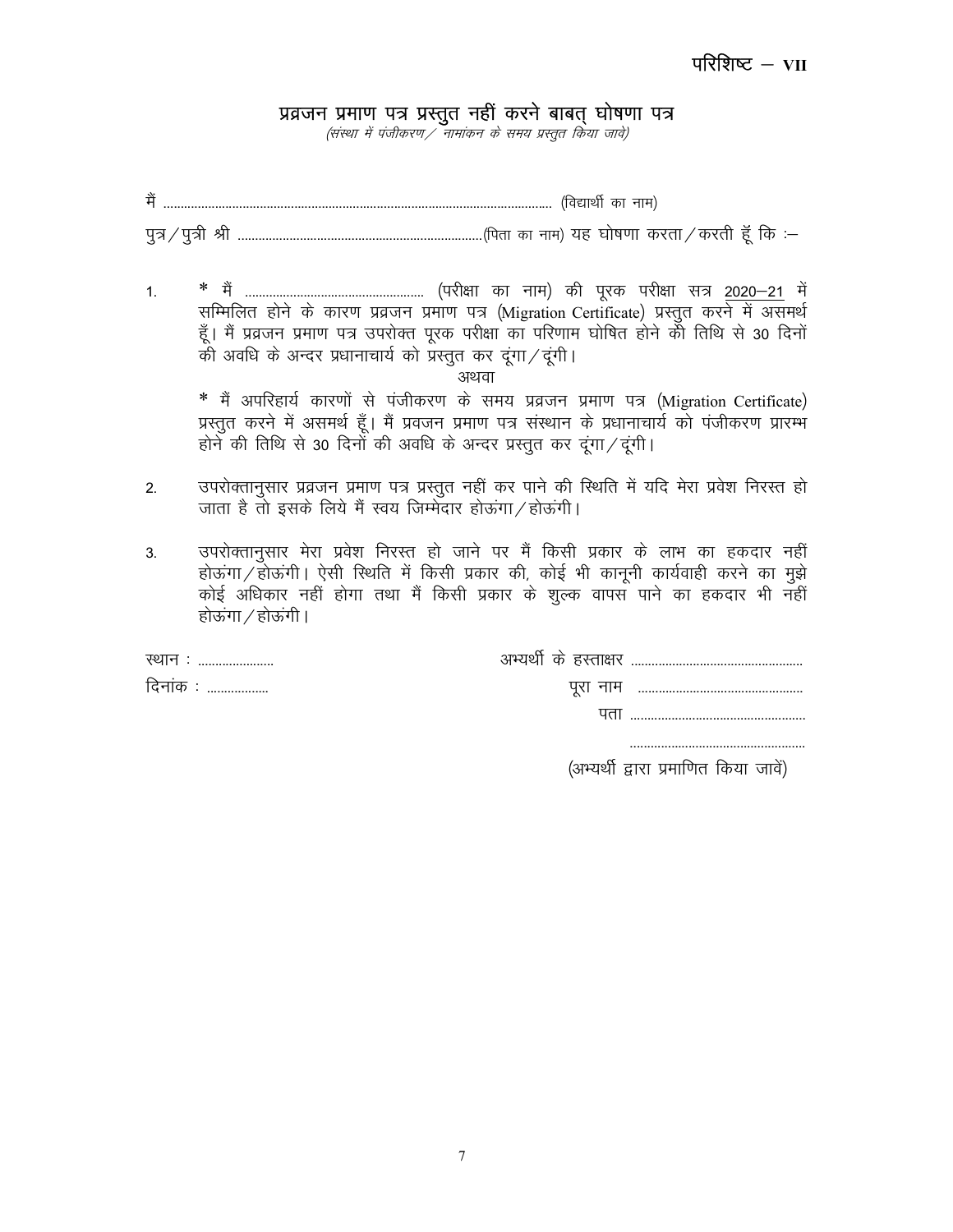नाम व उपनाम में अन्तर होने बाबत् शपथ पत्र का प्रारुप<br>*(आवेदन पत्र के साथ प्रस्तुत किया जावे)* 

 $1<sub>1</sub>$ (नाम जैसा कि प्रमाण पत्रों में लिखा है) लिखा हुआ है लेकिन वास्तविकता में मेरा नाम .... हुआ है।

### सत्यापन

मैं अपने प्रार्थनापत्र की मद सं. 1 को अपनी निजी जानकारी में सही व सत्य होना स्वीकार करता / करती हैं। ईश्वर मेरी मदद करे।

| स्थान :      |                       |
|--------------|-----------------------|
| दिनांक :<br> |                       |
|              | ЧПІ …………………………………………… |
|              |                       |

(अभ्यर्थी द्वारा प्रमाणित किया जावें)